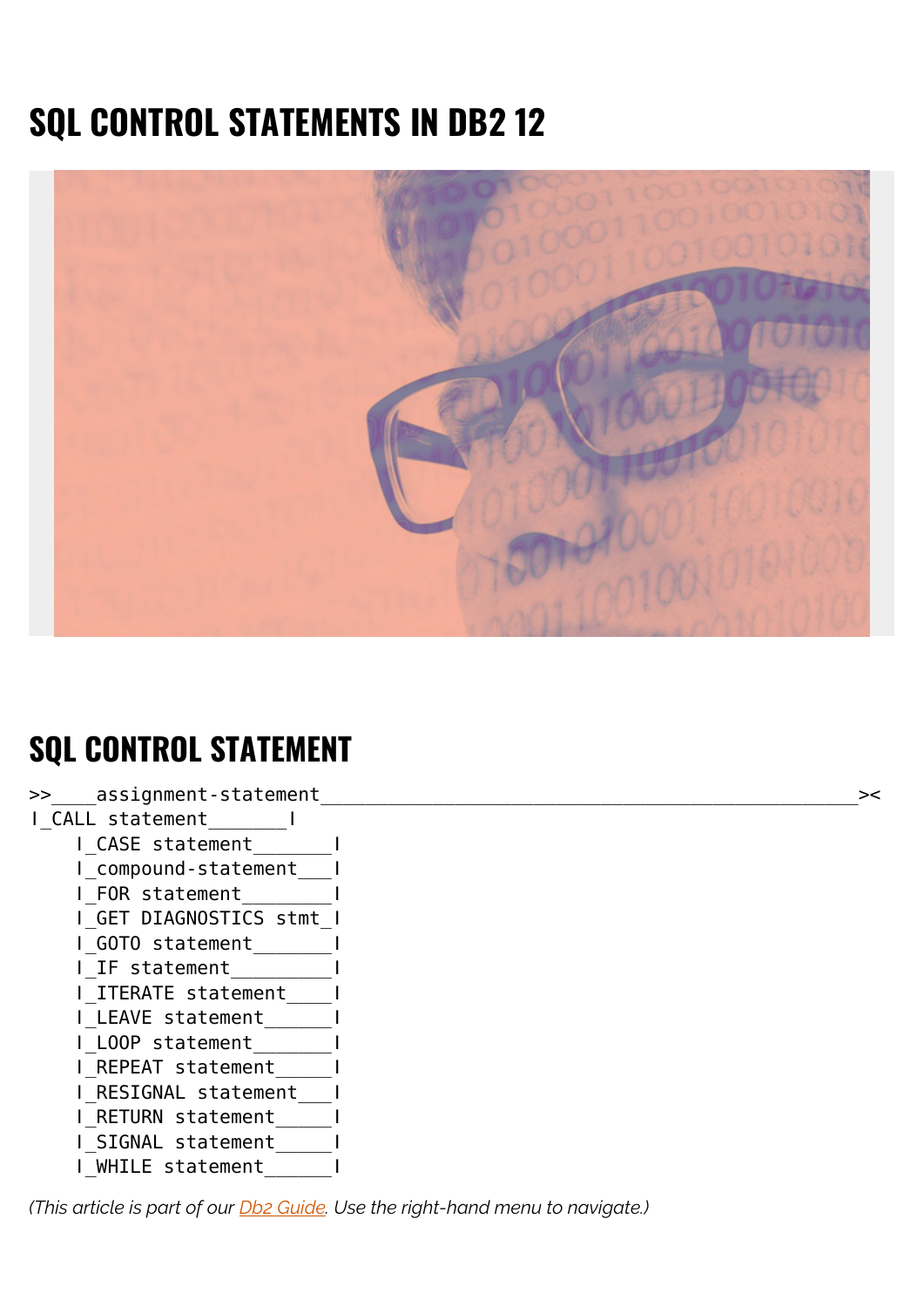### **Assignment**

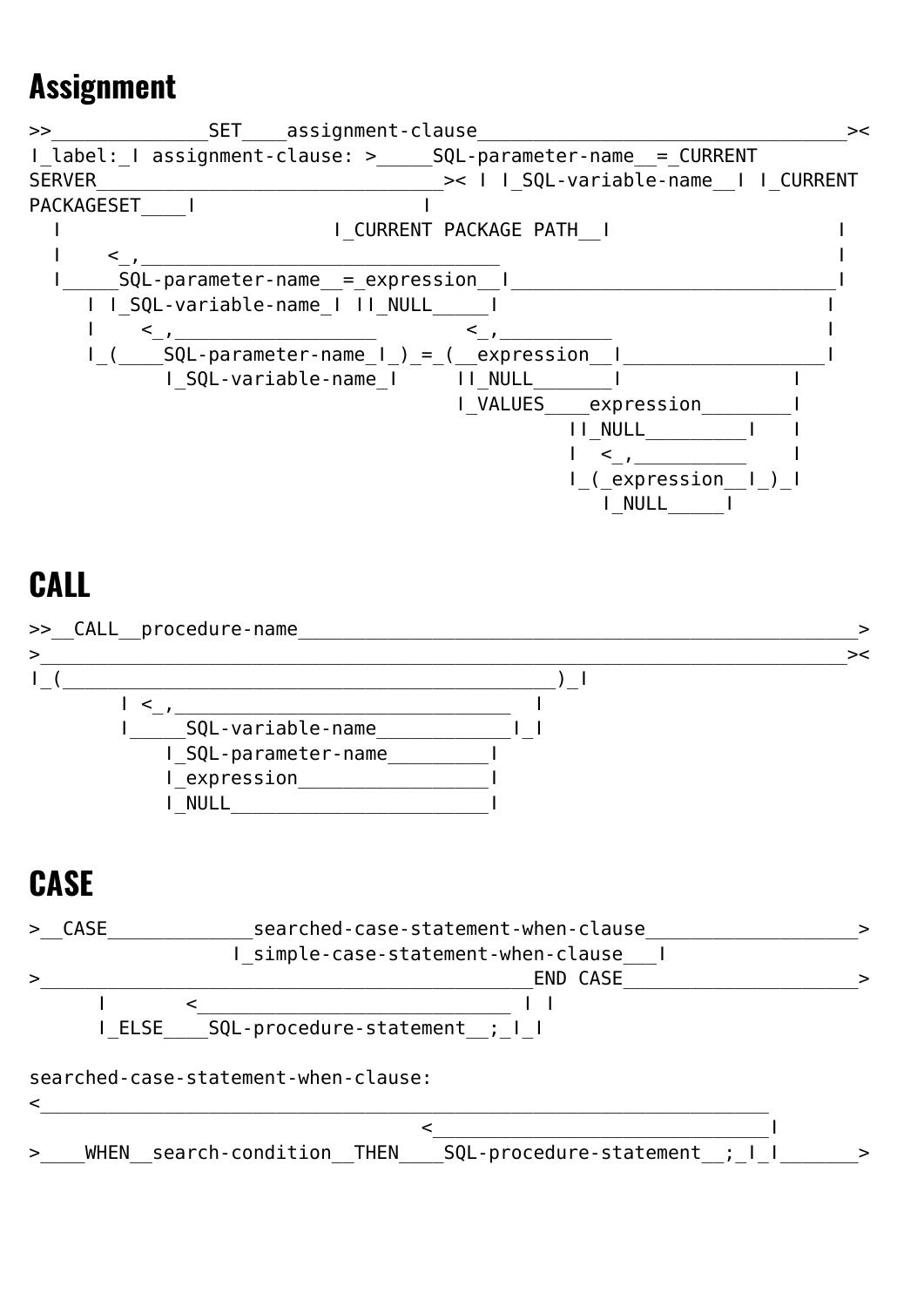| simple-case-statement-when-clause: |              |            |  |                                               |
|------------------------------------|--------------|------------|--|-----------------------------------------------|
| > expression                       |              |            |  |                                               |
| $\lt$                              |              |            |  |                                               |
| $\lt$                              |              |            |  | >____WHEN__expression__THEN____SQL-procedure- |
| statement $, -1$                   |              | ⋗          |  |                                               |
| $\lt/$                             |              |            |  | > </td                                        |
|                                    | >            |            |  |                                               |
| <b>Compound</b>                    |              |            |  |                                               |
|                                    |              | NOT ATOMIC |  |                                               |
| $\gt$                              | <b>BEGIN</b> |            |  |                                               |

| I label: I                                                                                                           |                                                                                                                                                                                                                                      |
|----------------------------------------------------------------------------------------------------------------------|--------------------------------------------------------------------------------------------------------------------------------------------------------------------------------------------------------------------------------------|
| >                                                                                                                    | ⋗                                                                                                                                                                                                                                    |
| $\sim$ $\sim$ $\sim$ $\sim$                                                                                          |                                                                                                                                                                                                                                      |
|                                                                                                                      | declaration_____;       condition-declaration____    _return-codes-                                                                                                                                                                  |
| declaration I                                                                                                        |                                                                                                                                                                                                                                      |
|                                                                                                                      | ⋗                                                                                                                                                                                                                                    |
| $\frac{1}{1}$                                                                                                        |                                                                                                                                                                                                                                      |
| I DECLARE-CURSOR-statement ; I I                                                                                     |                                                                                                                                                                                                                                      |
|                                                                                                                      |                                                                                                                                                                                                                                      |
|                                                                                                                      |                                                                                                                                                                                                                                      |
|                                                                                                                      |                                                                                                                                                                                                                                      |
| > END                                                                                                                | ><                                                                                                                                                                                                                                   |
|                                                                                                                      |                                                                                                                                                                                                                                      |
| I label I SQL-variable-declaration:                                                                                  |                                                                                                                                                                                                                                      |
|                                                                                                                      |                                                                                                                                                                                                                                      |
|                                                                                                                      | <_ , _______________ _DEFAULT NULL ________ > _SQL-variable-name_I_data-                                                                                                                                                             |
|                                                                                                                      |                                                                                                                                                                                                                                      |
|                                                                                                                      |                                                                                                                                                                                                                                      |
|                                                                                                                      | >> DECLARE _condition-name _CONDITION _FOR ___ string-constant _____________><                                                                                                                                                       |
|                                                                                                                      |                                                                                                                                                                                                                                      |
| $\sqrt{00000}$ $\sqrt{20000}$ $\rightarrow$ $\sqrt{20000}$ $\rightarrow$ $\sqrt{20000}$ $\rightarrow$ $\sqrt{20000}$ |                                                                                                                                                                                                                                      |
|                                                                                                                      |                                                                                                                                                                                                                                      |
|                                                                                                                      | I_DEFAULT_constant______I I I _DEFAULT 0____________________I                                                                                                                                                                        |
|                                                                                                                      |                                                                                                                                                                                                                                      |
|                                                                                                                      | statement-declaration: >> _DECLARE __ statement-                                                                                                                                                                                     |
| name STATEMENT                                                                                                       |                                                                                                                                                                                                                                      |
|                                                                                                                      | _________________________________>< handler-declaration:                                                                                                                                                                             |
|                                                                                                                      |                                                                                                                                                                                                                                      |
| $ $ EXIT $ $                                                                                                         |                                                                                                                                                                                                                                      |
| $>$ $\sim$                                                                                                           | _specific-condition-value__________SQL-proceudre-statement_<br>><                                                                                                                                                                    |
| I_general-condition-value_I                                                                                          |                                                                                                                                                                                                                                      |
|                                                                                                                      |                                                                                                                                                                                                                                      |
| specific-condition-value:                                                                                            |                                                                                                                                                                                                                                      |
|                                                                                                                      |                                                                                                                                                                                                                                      |
|                                                                                                                      | \\begin{\sigma_{\sigma_{\sigma_{\sigma_{\sigma_{\sigma_{\sigma_{\sigma_{\sigma_{\sigma_{\sigma_{\sigma_{\sigma_{\sigma_{\sigma_{\sigma_{\sigma_{\sigma_{\sigma_{\sigma_{\sigma_{\sigma_{\sigma_{\sigma_{\sigma_{\sigma_{\sigma<br>>< |
|                                                                                                                      |                                                                                                                                                                                                                                      |
|                                                                                                                      |                                                                                                                                                                                                                                      |
|                                                                                                                      |                                                                                                                                                                                                                                      |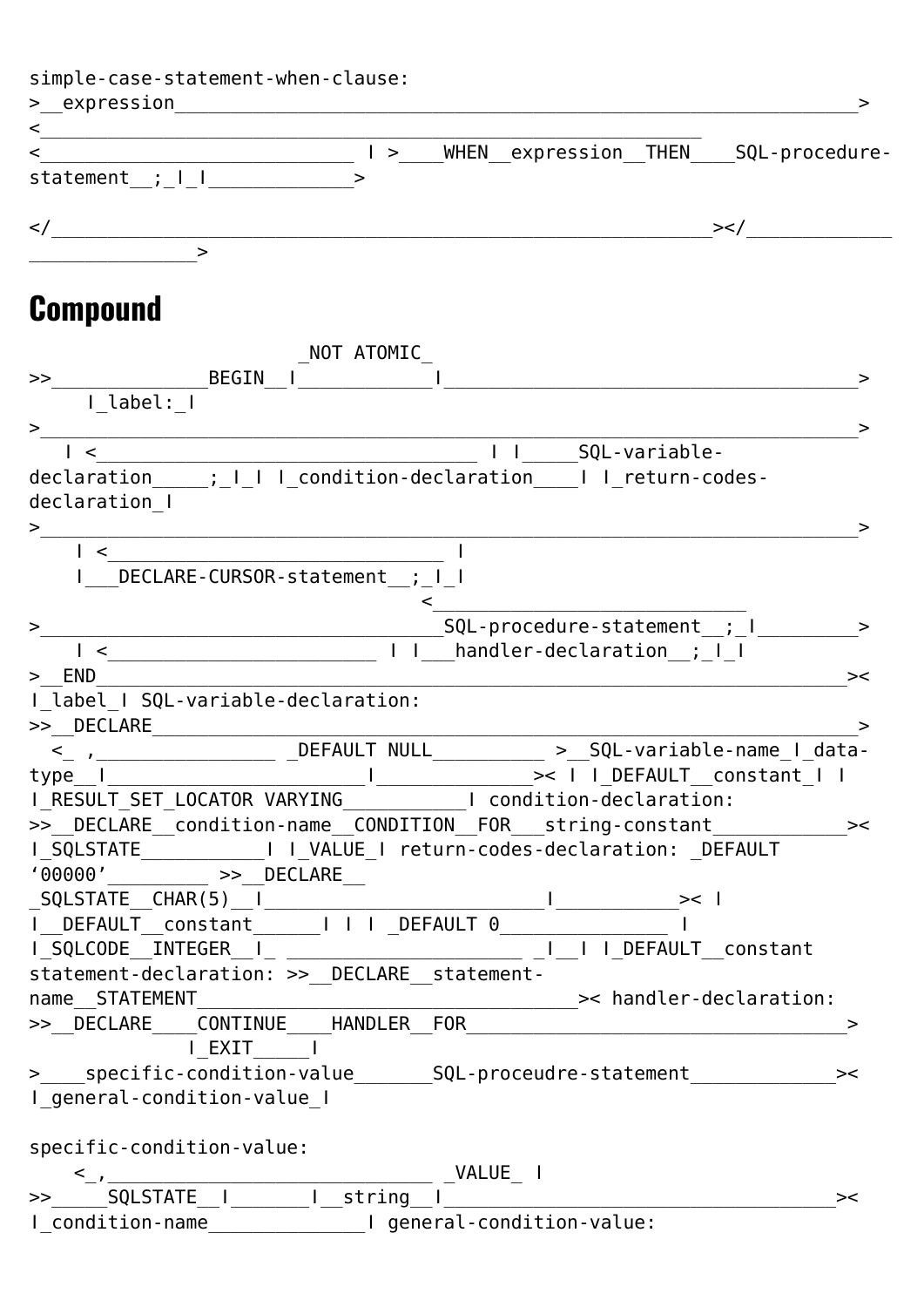### **FOR**



## **GET DIAGNOSTICS**

>>\_\_GET DIAGNOSTICS\_\_SQL-variable-name\_\_=\_\_ROW\_COUNT\_\_\_\_\_\_\_\_\_\_\_\_\_\_\_\_\_\_\_\_\_\_\_\_\_\_\_\_

### **GOTO**

| >>       | GOTO_target-label_ |  |
|----------|--------------------|--|
| I label: |                    |  |

## **IF**



#### **ITERATE**

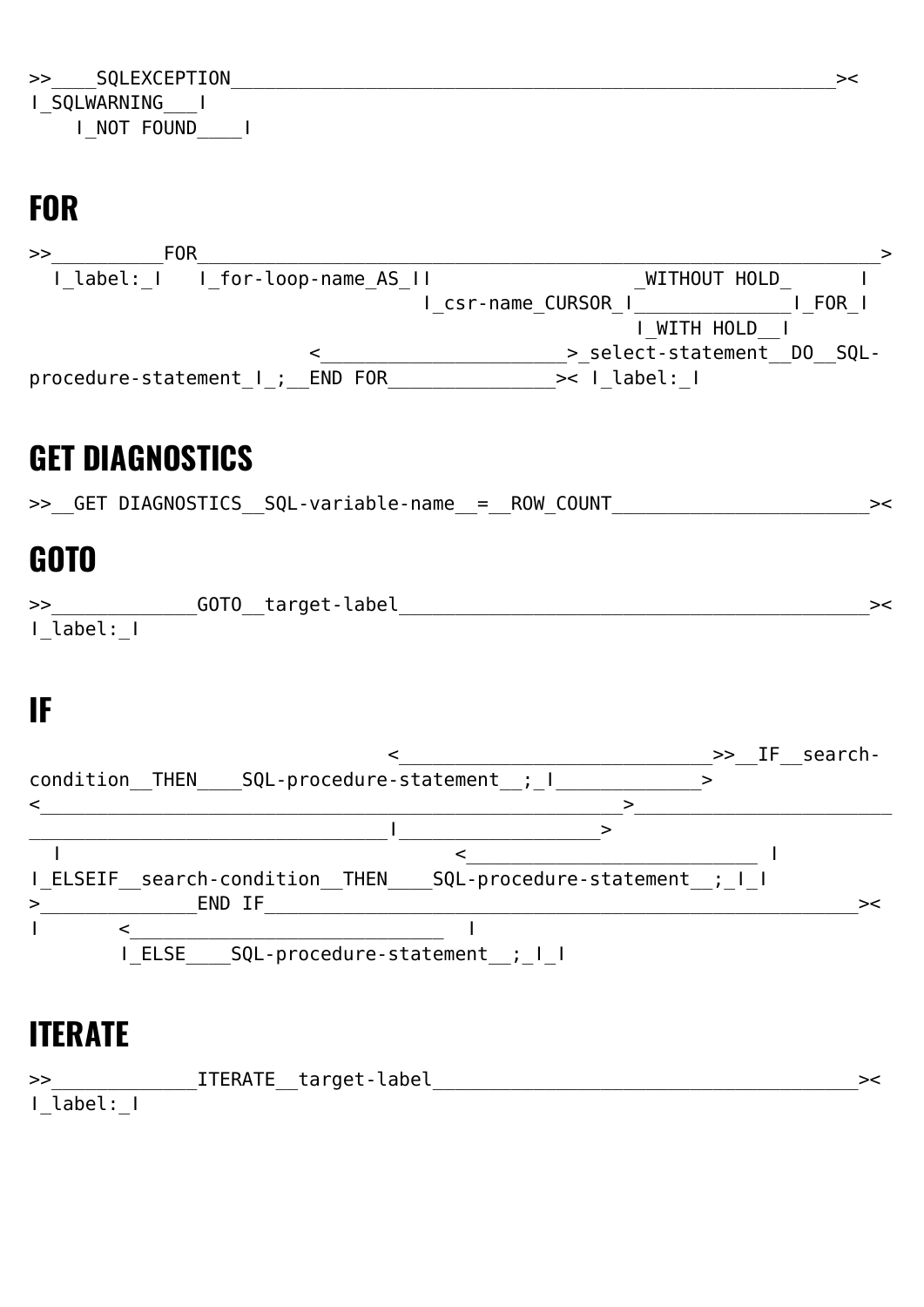## **LEAVE**

| $\gt$      | __LEAVE____target-label_ |  |
|------------|--------------------------|--|
| I label: I |                          |  |

## **LOOP**

<\_\_\_\_\_\_\_\_\_\_\_\_\_\_\_\_\_\_\_\_\_\_\_\_\_\_\_\_>>\_\_\_\_\_\_\_\_\_\_\_\_\_\_LOOP\_\_\_\_SQL-procedurestatement\_\_;\_ǀ\_END LOOP\_\_\_\_\_\_\_\_\_\_\_\_\_>< ǀ\_label:\_ǀ ǀ\_label\_ǀ

## **REPEAT**

| ≺                                   | >> | REPEAT SQL-procedure- |    |
|-------------------------------------|----|-----------------------|----|
| statement ; I                       |    |                       |    |
| I label: I                          |    |                       |    |
| > UNTIL search-condition END REPEAT |    |                       | >< |
| I label                             |    |                       |    |

## **RESIGNAL**

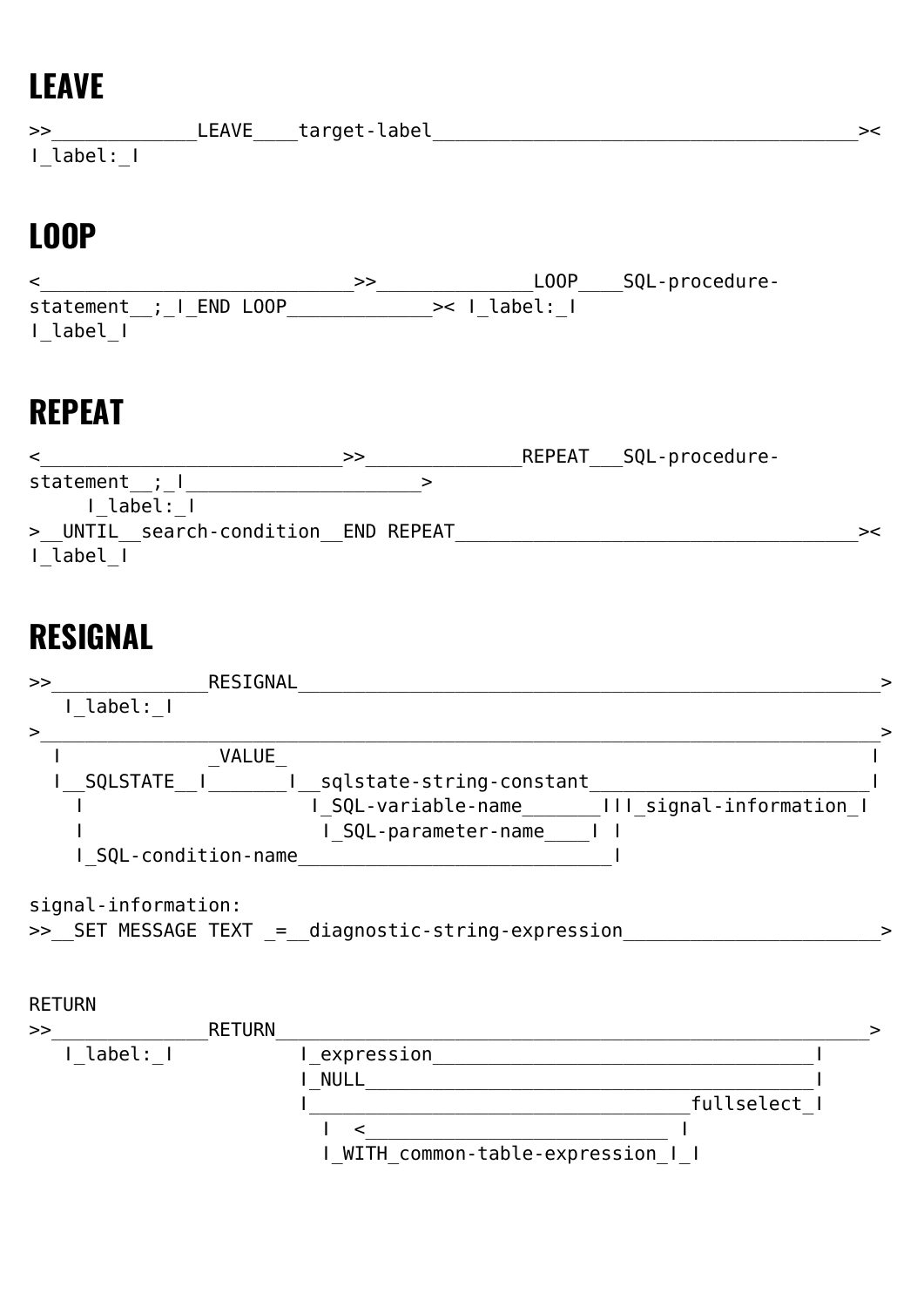### **SIGNAL**



signal-information:

```
>>_SET MESSAGE TEXT _=__diagnostic-string-expression_________________________>
```
#### **WHILE**

>>\_\_\_\_\_\_\_\_\_\_WHILE\_search-condition\_DO\_SQL-procedure-statement\_;\_END WHILE\_\_\_> ǀ\_label:\_ǀ ǀ\_label\_ǀ

### **SQL Procedure statement**

| >> SQL-control-statement  |                                                             | >< |
|---------------------------|-------------------------------------------------------------|----|
| ALLOCATE CURSOR statement |                                                             |    |
|                           | ALTER DATABASE statement                                    |    |
|                           | ALTER FUNCTION statement (external scalar, external table,  |    |
| sourced,                  |                                                             |    |
|                           | SQL scalar, or SQL table)                                   |    |
|                           | ALTER INDEX statement                                       |    |
|                           | ALTER PROEDURE statement (external, SQL-external, or SQL-   |    |
| native)                   |                                                             |    |
|                           | ALTER SEQUENCE statement                                    |    |
|                           | ALTER STOGROUP statement                                    |    |
|                           | ALTER TABLE statement                                       |    |
|                           | ALTER TABLESPACE statement                                  |    |
|                           | ALTER TRUSTED CONTEXT statement                             |    |
|                           | ALTER VIEW statement                                        |    |
|                           | ASSOCIATE LOCATORS statement                                |    |
|                           | CALL statement                                              |    |
|                           | CLOSE statement                                             |    |
|                           | COMMENT statement                                           |    |
|                           | COMMIT statement                                            |    |
|                           | CONNECT statement                                           |    |
|                           | CREATE ALIAS statement                                      |    |
|                           | <b>CREATE DATABASE statement</b>                            |    |
|                           | CREATE FUCNTION statement (external scalar, external table, |    |
|                           |                                                             |    |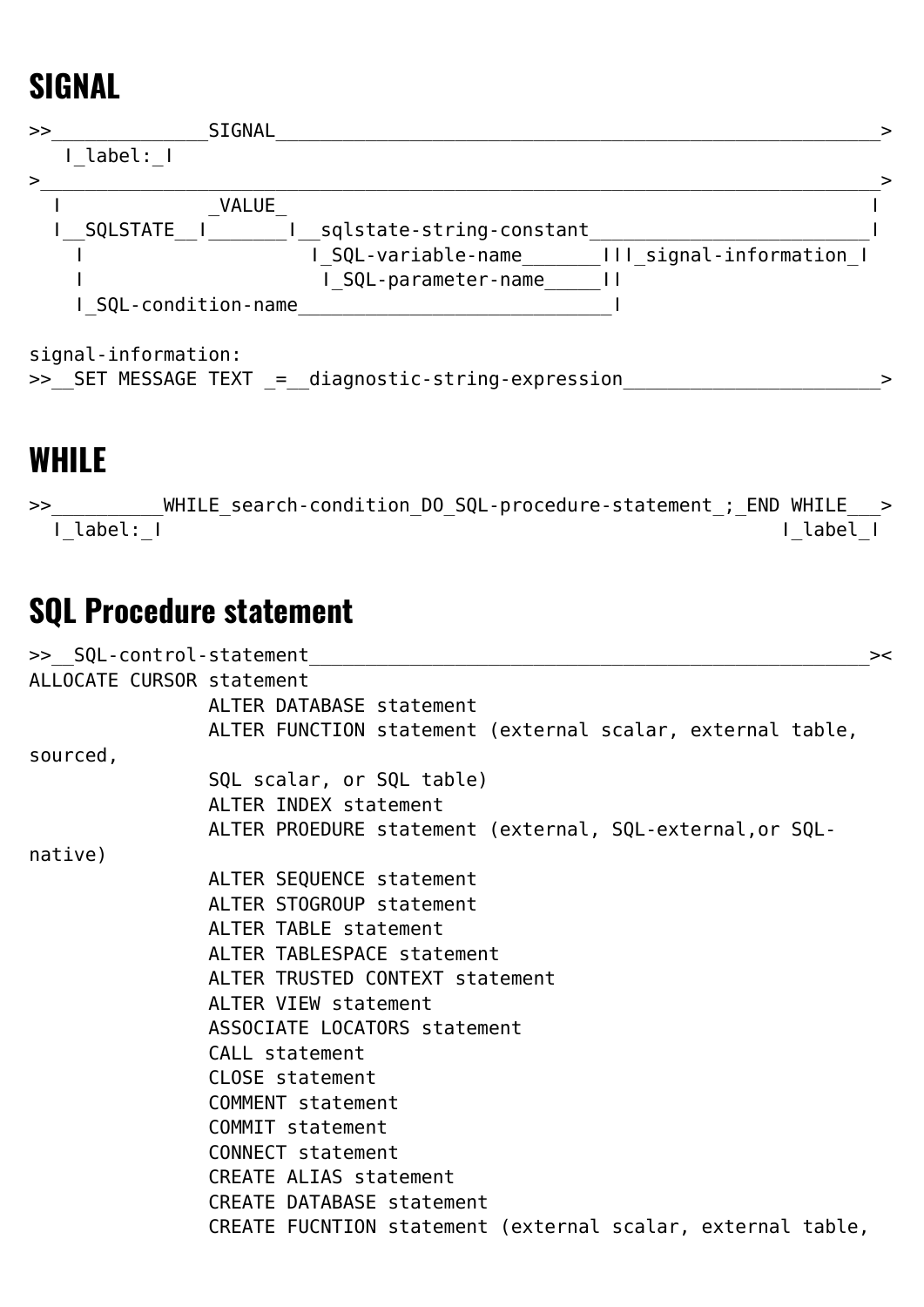sourced)

 CREATE GLOBAL TEMPORARY TABLE statement CREATE INDEX statement CREATE PROCEDURE statement (external) CREATE ROLE statement CREATE SEQUENCE statement CREATE STOGROUP statement CREATE TABLE statement CREATE TABLESPACE statement CREATE TRUSTED CONTEXT statement CREATE TYPE statement CREATE VIEW statement DECLARE CURSOR statement DECLARE GLOBAL TEMPROARY TABLE statement DELETE statement DROP statement EXCHANGE statement EXECUTE statement EXECUTE IMMEDIATE statement FETCH statement GET DIGANOSTICS statement GRANT statement INSERT statement LABEL statement LOCK TABLE statement MERGE statement OPEN statement PREPARE statement REFRESH TABLE statement RELEASE statement RELEASE SAVEPOINT statement RENAME statement REVOKE statement ROLLBACK statement SAVEPOINT statement SELECT INTO statement SET CONNECTION statement SET special-register statement TRUNCATE statement UPDATE statement VALUES INTO statement

| ∼.      |  |
|---------|--|
| ╱<br>`  |  |
| ╱<br>∼. |  |
| ╱       |  |